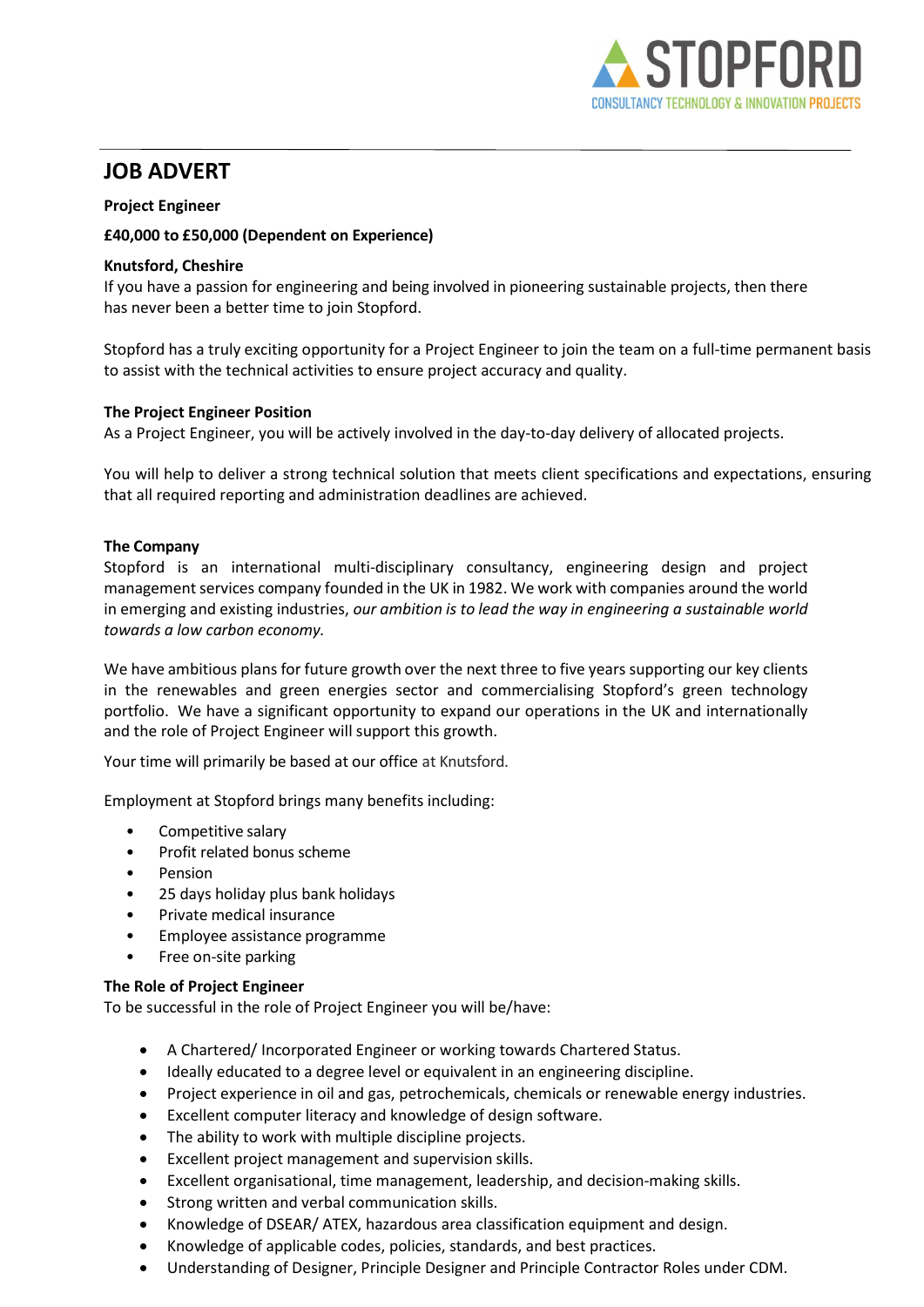- Knowledge and or experience of working in Europe and or US would be beneficial.
- Working knowledge of Office 365 including One Drive and Sharepoint with proficient use of Word and Excel

Please go to our website for a full job description to familiarise yourself with all of the responsibilities, skills and experience required before you apply.   

Please note that we do not accept applications from agencies, and you must be eligible to live and work in the UK.    

We look forward to receiving your CV for the post of Project Engineer.    

### Closing date:  23 June 2022

Stopford reserves the right to bring forward the closing date if we receive a suitable number of quality applications from which to make a shortlist.  Therefore, we would recommend that you apply as soon as possible.       

Please note that due to the volume of applications we receive we are unfortunately not able to respond to each applicant. If you have not been called for interview within 3 weeks of the closing date, you should assume that on this occasion your application has been unsuccessful.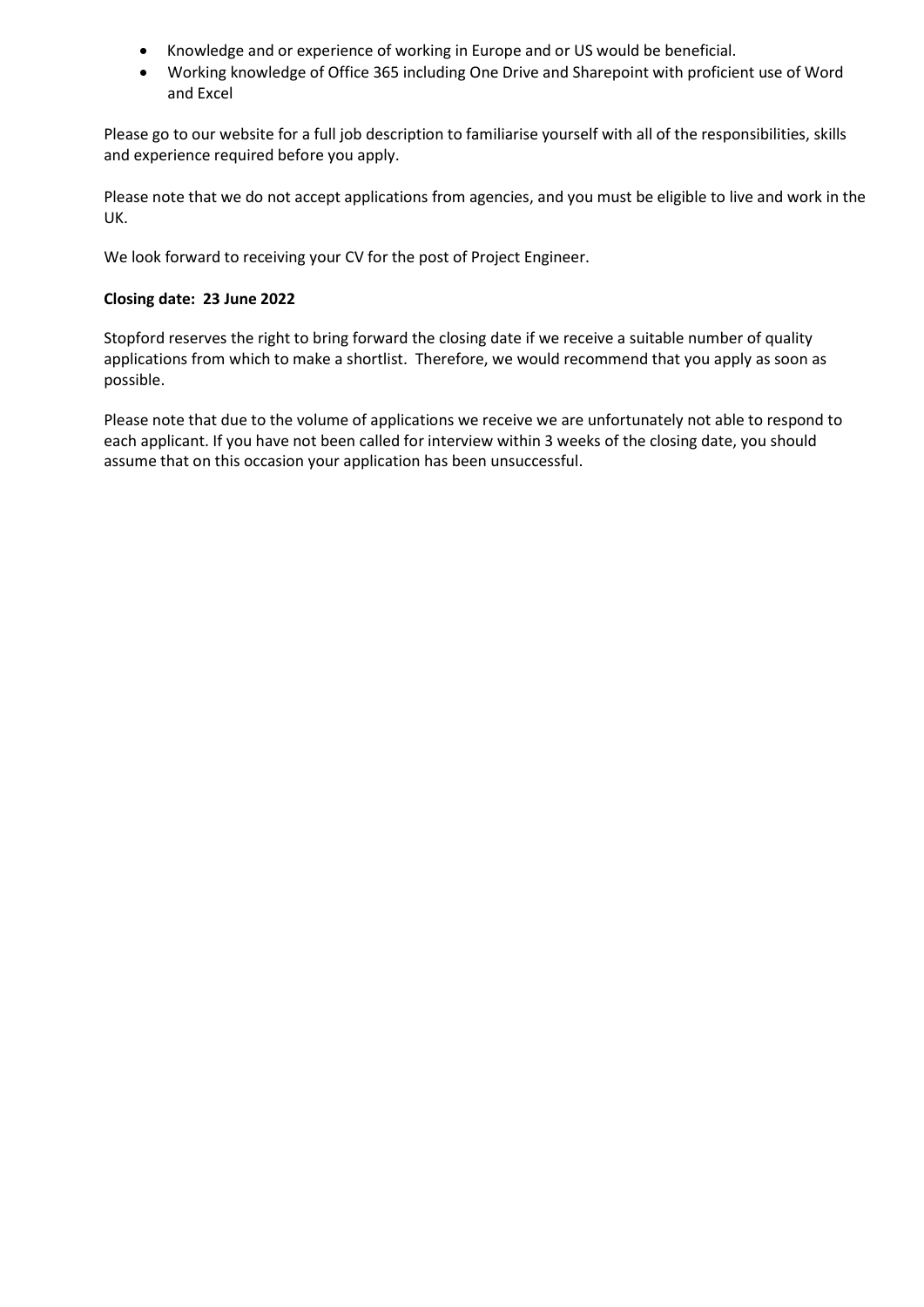# Job Description

Position: Project Engineer

Group: Projects

Location: Knutsford

## Ambition

Our ambition is to lead the way in engineering a sustainable world through the transition to a low carbon economy.

## Values

We value professionalism, equality, fairness, co-operation and unrivalled expertise.

## Description

The Project Engineer will assist with the scheduling, planning, forecasting, resourcing and management of technical activities to ensure project accuracy and quality.

Reporting to the Project Engineering Manager and relevant Project Managers, the Project Engineer shall be actively involved in the day-to-day delivery of allocated projects.

## Key Accountabilities/Responsibilities

As a Project Engineer, you will:

- Assist with the scheduling, planning, forecasting, resourcing and management of technical activities to ensure project accuracy and quality.
- Be actively involved in the day-to-day delivery of allocated projects.
- Help to deliver a strong technical solution that meets client specifications and expectations, ensuring that all required reporting and administration deadlines are achieved.
- Be responsible for engineering and technical disciplines on a range of new and ongoing projects and will establish inspection criteria for the proper implementation of all the elements of a project.
- To take instructions from the appointed Project Manager regarding the scope and detail required.
- To deputise for Project Manager in his absence.
- To keep the project manager informed of any critical issues that may affect the project, personnel or the company in general.
- To liaise with clients and suppliers as required
- To be able to work within a team as well as on your own.
- To be the primary technical/ engineering point of contact for assigned projects or packages of work.
- To prepare, schedule, coordinate and monitor assigned engineering projects or packages of work.
- To formulate project parameters and assign responsibilities to the project team.
- To Interact with clients, interpretation of their needs and requirements and representation of them in the field.
- To performing quality control tasks on budgets, schedules, plans and personnel performance and reporting on the project's status.
- To cooperate and communicate with the project manager and other project participants and collaboration with senior engineers to create more efficient project methods and to maintain the project's profitability.
- To review the engineering tasks and initiating the necessary corrective actions.
- To develop specifications for the project's needed equipment.
- To creating frameworks to measure the project's metrics and data collection.
- To ensure the project's compliance with the applicable codes, practices, policies, performance standards, and specifications.
- To work in a responsible, tidy and safe manner at all times regardless of where the work is being completed.